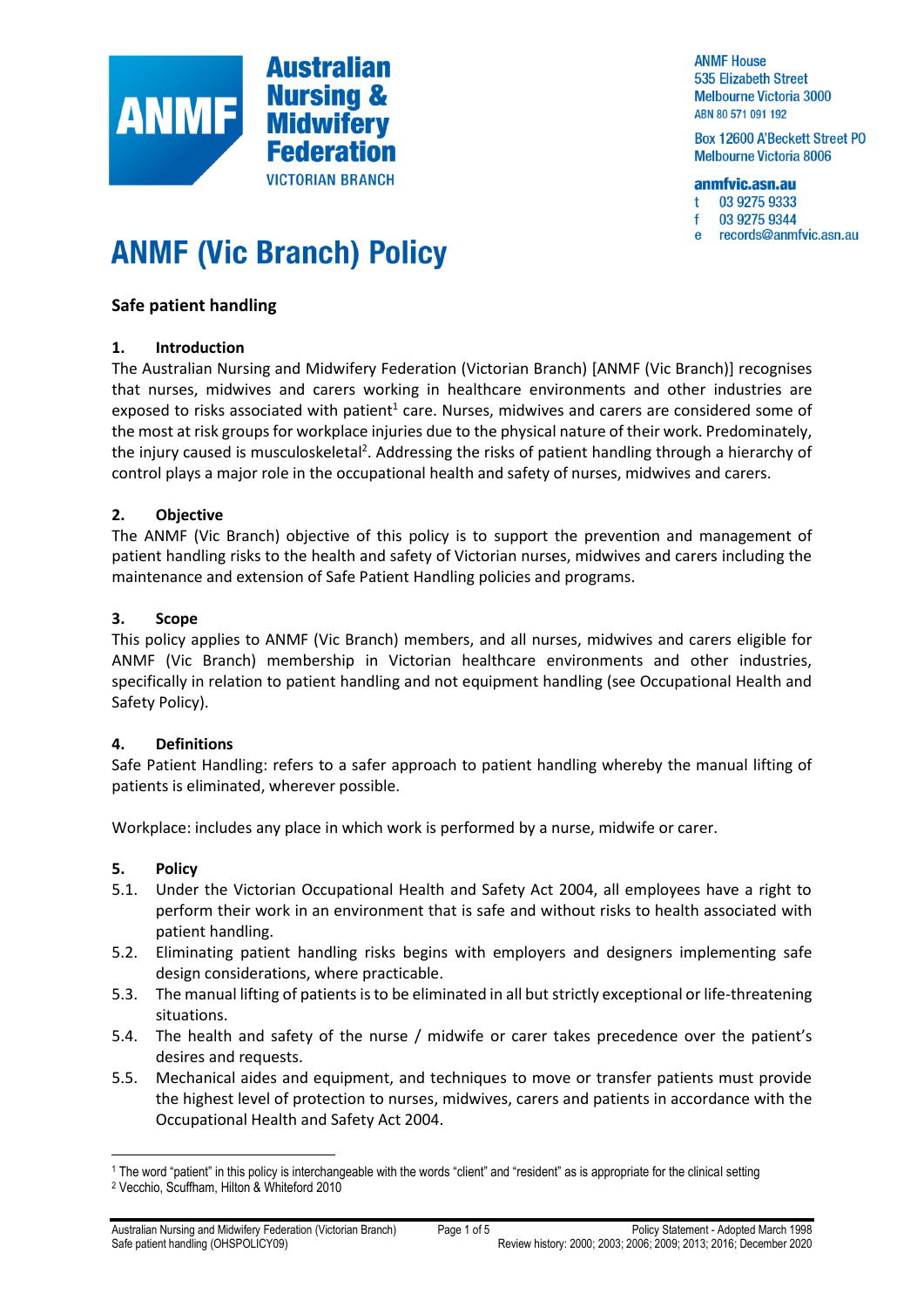- 5.6. Wherever possible, the maintenance of a patient's independence by encouraging mobility is a priority.
- 5.7. Patients are encouraged to assist in their own transfers including bearing their own weight where possible.
- 5.8. Electronically operated handling aids must be used whenever they can help to reduce risk.
- 5.9. The ANMF (Vic Branch) supports the integration of Safe Patient Handling programs into all occupational groups in health care services.
- 5.10. Appropriate financial resourcing must be provided in order for the policy to be fully and appropriately implemented.
- 5.11. Staffing levels and skill mix should be adequate to reflect the dependency levels and handling needs of the patient, and to ensure the safe use of aids and equipment.
- 5.12. The principles of Safe Patient Handling are equally applicable to the care of bariatric patients.

# **6. Key elements**

# 6.1 Employers

- The ANMF (Vic Branch) requires employers to eliminate (where possible) and reduce the risks of injury to nurses, midwives and carers as a result of patient handing through:
- 6.1.1 Providing a workplace that is safe and without risks to health as required under the Occupational Health and Safety Act 2004.
- 6.1.2 This includes provision of safely designed premises, work environments, facilities, fixtures, fittings, equipment and systems of work that do not create, contribute to or exacerbate patient handling risks.
- 6.1.3 Moreover, employers are required to provide such information, instruction, training and / or supervision as is necessary in order for nurses to perform their work in a way that is safe and without risks to health.

The manual lifting of patients is to be eliminated in all but strictly exceptional or life threatening situations.

6.2 Consultation

As per the Occupational Health and Safety Act 2004, nurses, midwives, carers and Health and Safety Representatives (HSRs) have the right to be consulted and represented in relation to all matters that have or could have health and safety implications, including designing and building, refurbishment, development, purchasing, trialling and decision making in relation to patient handling environments, equipment or methods.

# 6.3 Environment

- 6.3.1 The physical environment of the workplace must provide sufficient, clear space in which to safely move or transfer patients, including appropriate consideration for equipment associated with care of bariatric patients.
- 6.3.2 The layout of the physical environment must minimise the risks associated with patient handling; ie - twisting, pushing, etc.
- 6.3.3 Overhead tracking should be installed in all new or refurbished facilities and, wherever possible, in existing facilities. This should cover, as a minimum, over beds, but should extend to ensuites and other areas of the facility where patients are likely to require assistance.
- 6.3.4 Adequate and safe storage space for equipment must be provided.
- 6.3.5 Floor surfaces should be smooth and even and push pull forces when using wheeled equipment should be such that risks of manual handling injury are reduced as far as is reasonably practicable.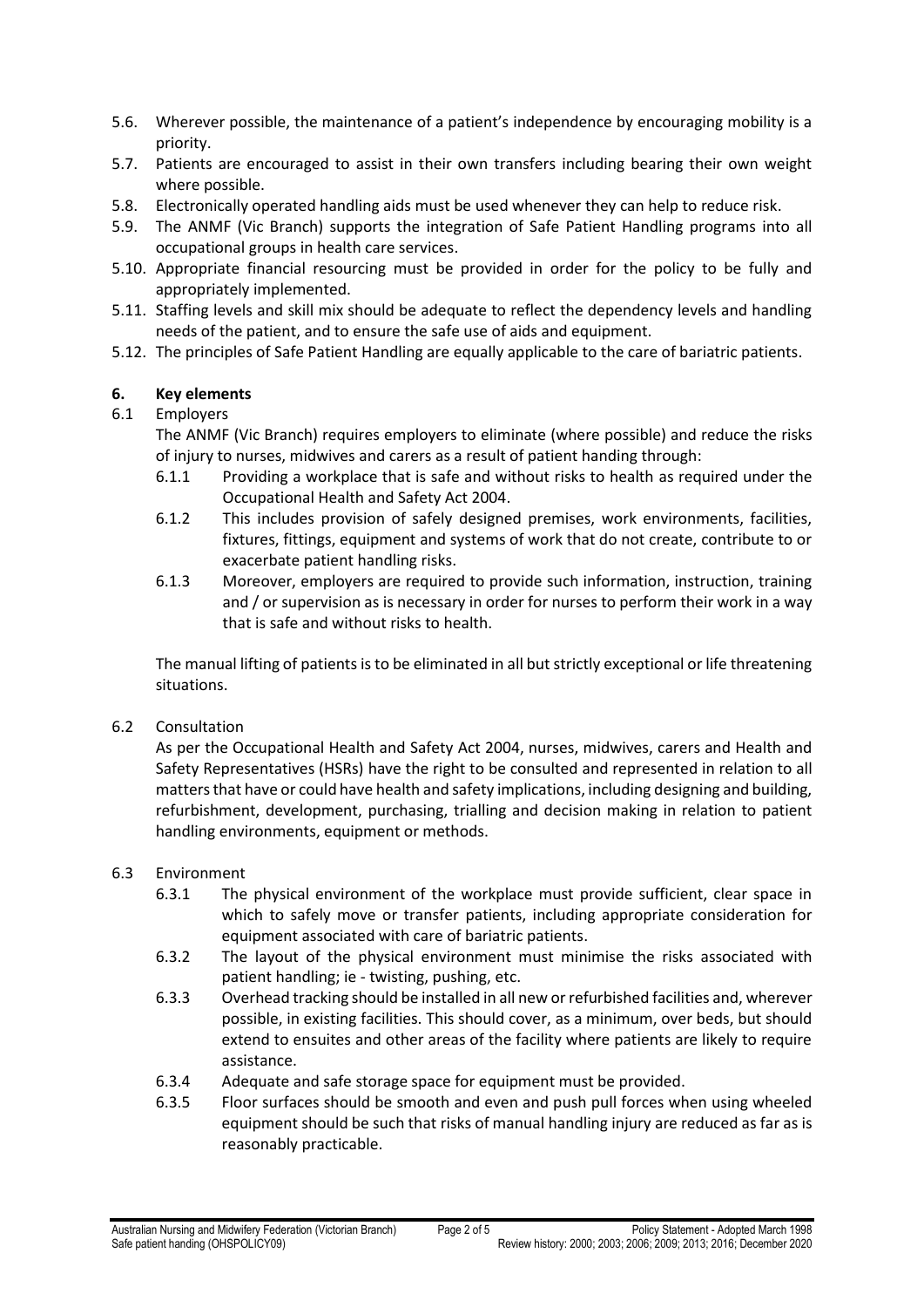- 6.3.6 In consultation with HSRs and the nursing, midwifery and care staff concerned, modifications to the workplace should be carried out where necessary to ensure a safe working environment.
- 6.3.7 Duties on designers under the Occupational Health & Safety Act 2004 require designers to ensure that buildings or structures used as a workplace are designed to be safe and without risks to health.
- 6.4 Equipment
	- 6.4.1 Electronically operated beds, lifting aids and other handling equipment should be used whenever they can help to reduce the risk. Such equipment may include:
		- electronically operated lifting machines, Hoverjacks and Hovermatts
		- motorised trolleys and wheelchairs
		- rigid or fabric sliding devices
	- 6.4.2 As per the Occupational Health and Safety Act 2004, nurses, midwives, carers and HSRs have a right to be consulted in the selection and purchase of furniture, fittings, aids and equipment, including trialling of equipment by the staff that will be using it.
	- 6.4.3 When considering equipment needs for handling the bariatric patient, knowing the weight capacity of the equipment (including beds / trolleys) is critical to safety.
	- 6.4.4 Wherever possible, equipment should be trialled prior to purchase to evaluate its capacity to meet the requirements of the nurses, midwives and carers using the equipment and the person/s being handled.
	- 6.4.5 Equipment should be adequate in number and easily accessible when needed.
	- 6.4.6 All equipment should be maintained in good working order, in accordance with the manufacturer's instructions.
	- 6.4.7 Equipment (including rechargeable batteries) should be replaced and updated at appropriate intervals or as necessary.
	- 6.4.8 Fully laden equipment transporting patients requires motorised transportation devices.

# 6.5 Process

- 6.5.1 The handling needs of the patient should be assessed and documented prior to the admission of the patient (or if this is not practicable, as soon as possible after admission) to the health care facility, including community settings.
- 6.5.2 Assessment should be carried out by the nursing, midwifery and carer staff who are to be involved in the care of that patient.
- 6.5.3 Assessment should include risk factors to the carer, including risks from:
	- sustained awkward postures
	- bending
	- twisting
	- patient's previous history of falls
- 6.5.4 Assessment should also include the patient's ability to comprehend and cooperate, assist in their own moves, manoeuvre their own weight, weight bear and stand with or without a gait aide.
- 6.5.5 Measures to eliminate or minimise these risk factors must be implemented wherever possible, using Safe Patient Handling principles.
- 6.5.6 Handling assessments need to be monitored and reviewed on a regular basis, in particular with any changes to the condition of the patient.
- 6.6 Instruction, education & training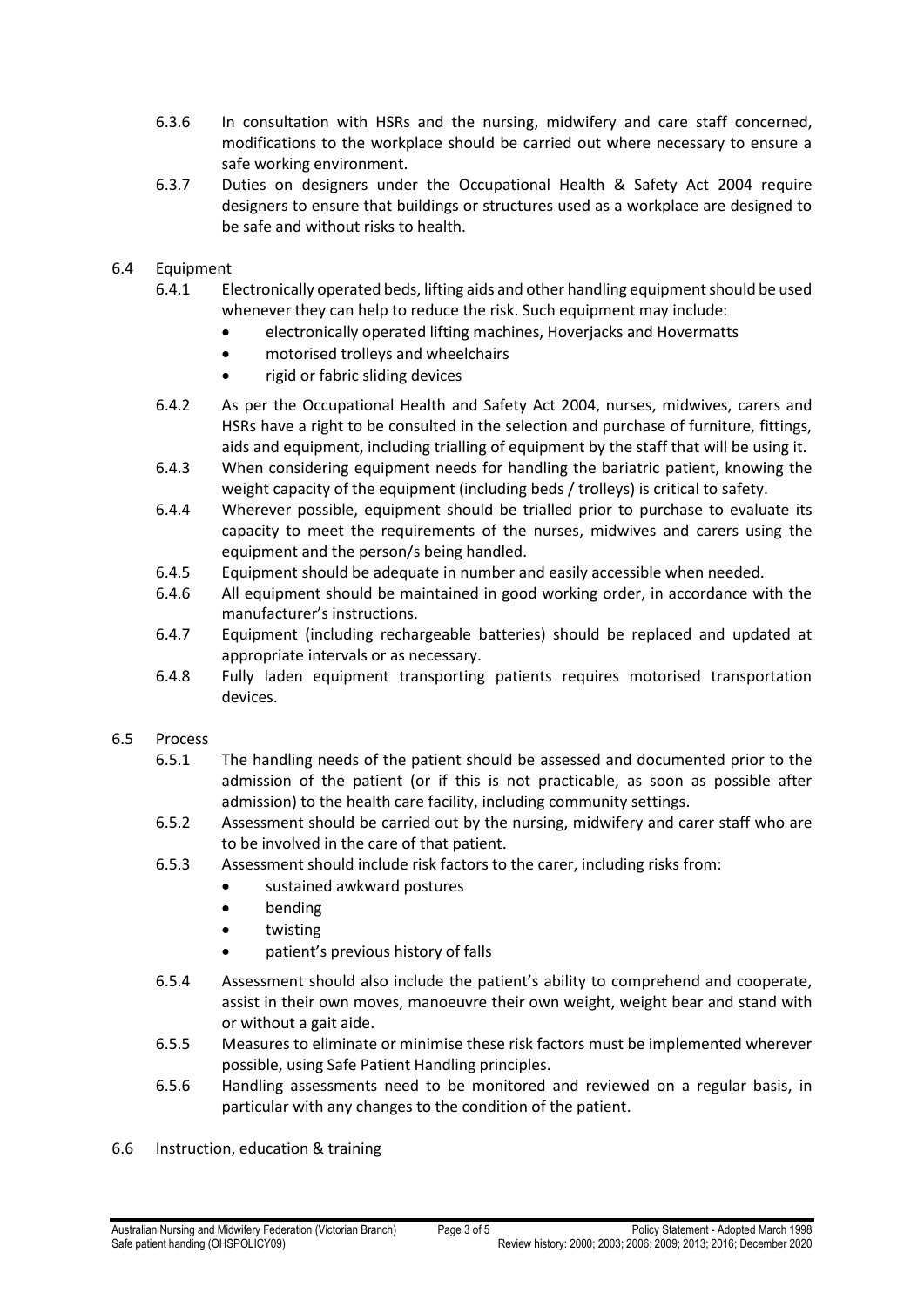- 6.6.1 Nurses, midwives and carers should on commencement receive induction training, and ongoing refresher education and training (annually at a minimum) in:
	- occupational health and safety rights and responsibilities
	- occupational health and safety policies and procedures
	- assessment of handling needs of patients
	- patient handling risk factors and hazards
	- patient handling risk management techniques and processes
	- the correct use of patient handling aids and handling equipment
	- techniques for moving / transferring patients which involve minimal force and exertion
- 6.6.2 Training programs must include a practical component, which provides nurses, midwives and carers with opportunities for practical experience, and allows participants to undertake the assessment and technique application process.
- 6.6.3 Competencies in Safe Patient Handling techniques should be annually assessed, at a minimum.
- 6.7 Health and safety representatives

The ANMF (Vic Branch) supports involvement of HSRs in prevention of patient handling related injuries through:

- 6.7.1 Reporting Safe Patient Handling related issues to management.
- 6.7.2 Representation and consultation with employers.
- 6.7.3 Health and Safety Committee (HSC) formulation, review and dissemination of plans for management of Safe Patient Handling risks.
- 6.7.4 Workplace OHS issue resolution.
- 6.7.5 Provisional Improvement Notices (PINs), cease works or requests for WorkSafe Inspectors to attend the workplaces if the employers have not acted to resolve risks related to patient handling, as appropriate to the risks presenting.
- 6.7.6 Submitting a request to the employer to review, and if necessary, revise measures implemented to control hazardous manual handling risk under the Occupational Health and Safety Regulations 2017.

# **7. Nurses, midwives and carers ANMF (Vic Branch) members**

- 7.1 Nurses, midwives and carers will take reasonable care of their own health and safety and the health and safety of other persons (employees and others) who may be affected by their acts or omissions at the workplace, particularly in relation to patient handling.
- 7.2 Nurses, midwives and carers will co-operate with the employer with respect to any action taken by the employer to provide them with a safe and secure workplace and to assist them to fulfil their duties under occupational health and safety legislation, including complying with policies, programs and procedures.
- 7.3 Nurses, midwives and carers will use equipment supplied in order to reduce health and safety risks associated with patient handling tasks, in accordance with employer-provided instruction and training.
- 7.4 Nurses, midwives and carers will report to management any workplace hazard (existing or potential) or incident as soon as they become aware of it, including those relating to patient handling.
- 7.5 Employee non-compliance should be addressed via organisational protocols.